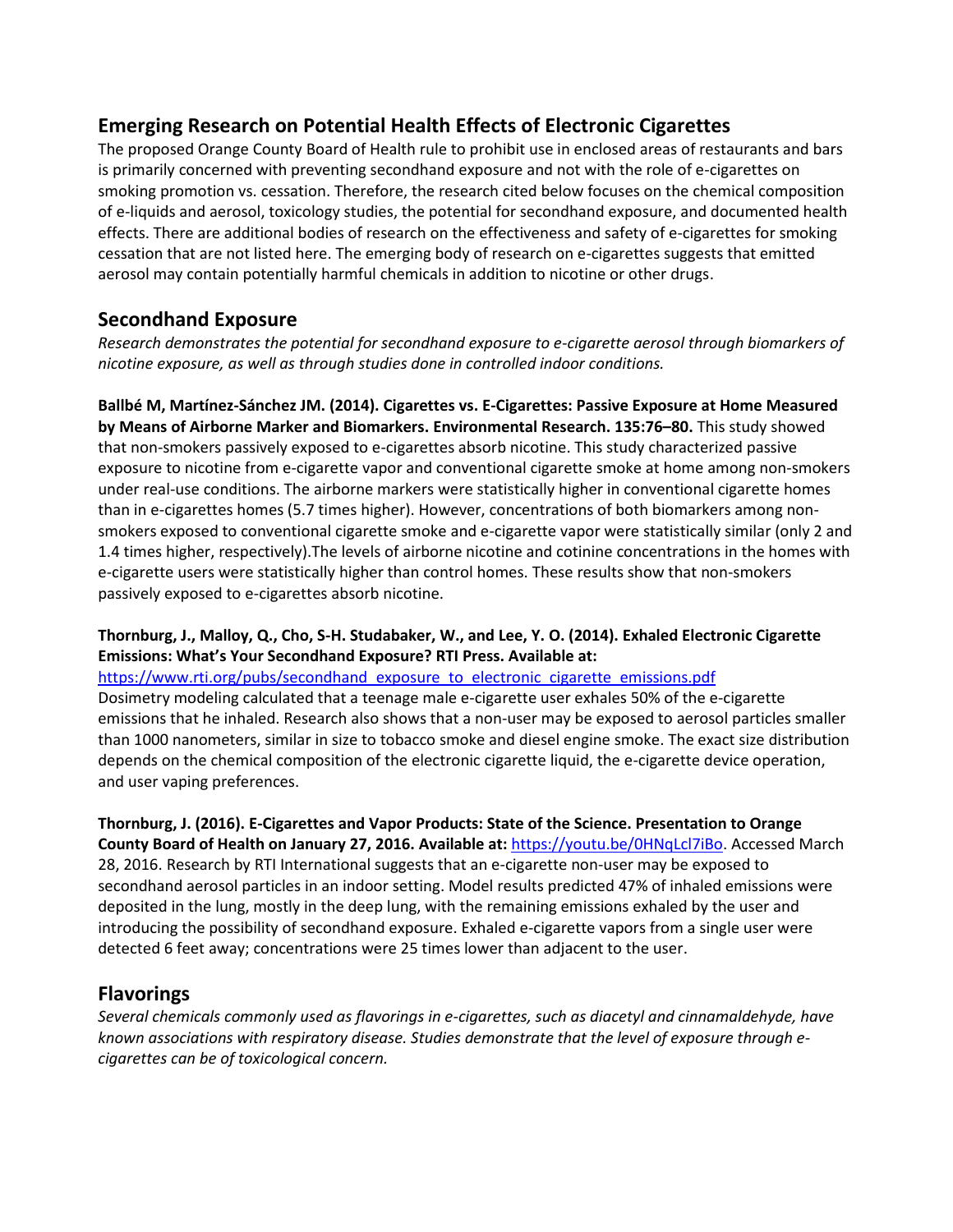**Allen, J. G., Flanigan, S. S., Leblanc, M., Vallarino, J., Macnaughton, P., Stewart, J. H., & Christiani, D. C. (2015). Flavoring Chemicals in E-Cigarettes: Diacetyl, 2,3-Pentanedione, and Acetoin in a Sample of 51 Products, Including Fruit-, Candy-, and Cocktail-Flavored E-Cigarettes. Environmental Health Perspectives.**  This study analyzed 51 types of flavored e-cigarettes sold by leading e-cigarette brands and flavors deemed appealing to youth. E-cigarette contents were fully discharged and the air stream was captured and analyzed for total mass of diacetyl, 2,3-pentanedione, and acetoin. At least one flavoring chemical was detected in 47 of 51 unique flavors tested. Diacetyl was detected above the laboratory limit of detection 39 of the 51 flavors tested, ranging from < limit of qualification (LOQ) to 239 μg/e-cigarette. 2,3-pentanedione and acetoin were detected in 23 and 46 of the 51 flavors tested at concentrations up to 64 and 529 μg/ecigarette, respectively. Due to the associations between diacetyl, bronchiolitis obliterans and other severe respiratory diseases observed in workers, urgent action is recommended to further evaluate this potentially widespread exposure via flavored e-cigarettes.

**Behar RZ, Davis B, Wang Y, Bahl V, Lin S, Talbot P. (2014). Identification of toxicants in cinnamon-flavored electronic cigarette refill fluids.** *Toxicol In Vitro* **28: 198–208.** In a prior study on electronic cigarette refill fluids, Cinnamon Ceylon was the most cytotoxic of 36 products tested. The purpose of the current study was to determine if high cytotoxicity is a general feature of cinnamon-flavored EC refill fluids and to identify the toxicant(s) in Cinnamon Ceylon. The majority of the eight cinnamon-flavored refill fluids were cytotoxic. Human embryonic stem cells were generally more sensitive than human adult pulmonary fibroblasts. Most products were highly volatile and produced vapors that impaired survival of cells in adjacent wells. In most products, CAD (cinnamaldehyde), which was identified as the most cytotoxic, was the dominant flavorant with 2MOCA (2-methoxycinnamaldehyde) and vanillin sometimes being present in lesser amounts. All of the products had different amounts of these chemicals demonstrating that users cannot assume to know their content even when purchasing duplicate bottles.

**Farsalinos, K. E., Kistler, K. A., Gillman, G., & Voudris, V. (2014). Evaluation of Electronic Cigarette Liquids and Aerosol for the Presence of Selected Inhalation Toxins. Nicotine & Tobacco Research, 17(2), 168-174.** The purpose of this study was to evaluate sweet-flavored electronic cigarette (EC) liquids for the presence of diacetyl (DA) and acetyl propionyl (AP), which are chemicals approved for food use but are associated with respiratory disease when inhaled. DA and AP were found in 74% of sweet-flavored EC liquids, with many of them exposing users to higher than safety levels. Their presence in EC liquids represents an avoidable risk.

**Lerner CA, Sundar IK, Yao H, Gerloff J, Ossip DJ, McIntosh S, Robinson R, Rahman I. (2015). Vapors produced by electronic cigarettes and e-juices with flavorings induce toxicity, oxidative stress, and inflammatory response in lung epithelial cells and in mouse lung.** *PLoS One* **10:e0116732.** Oxidative stress and inflammatory response are the key events in the pathogenesis of chronic airway diseases. Exposure to e-cig aerosols/juices in this study incurred measurable oxidative and inflammatory responses in mouse lung cells and tissues, reflecting potential unrealized health consequences in humans exposed to these toxicants. Unvaporized e-liquids were oxidative in a manner dependent on flavor additives, while flavors containing sweet or fruit flavors were stronger oxidizers than tobacco flavors.

Exposure of human airway epithelial cells to electronic nicotine delivery systems (ENDS) resulted in increased secretion of inflammatory cytokines, such as IL-6 and IL-8. Furthermore, human lung fibroblasts exhibited stress and morphological change in response to treatment with ENDS/e-liquids. These cells also secreted increased IL-8 in response to a cinnamon flavored e-liquid and are susceptible to loss of cell viability by ENDS e-liquids. Finally, exposure of mice to aerosols produced from a popular e-cig increased pro-inflammatory cytokines and diminished lung glutathione levels, which are critical in maintaining cellular redox balance.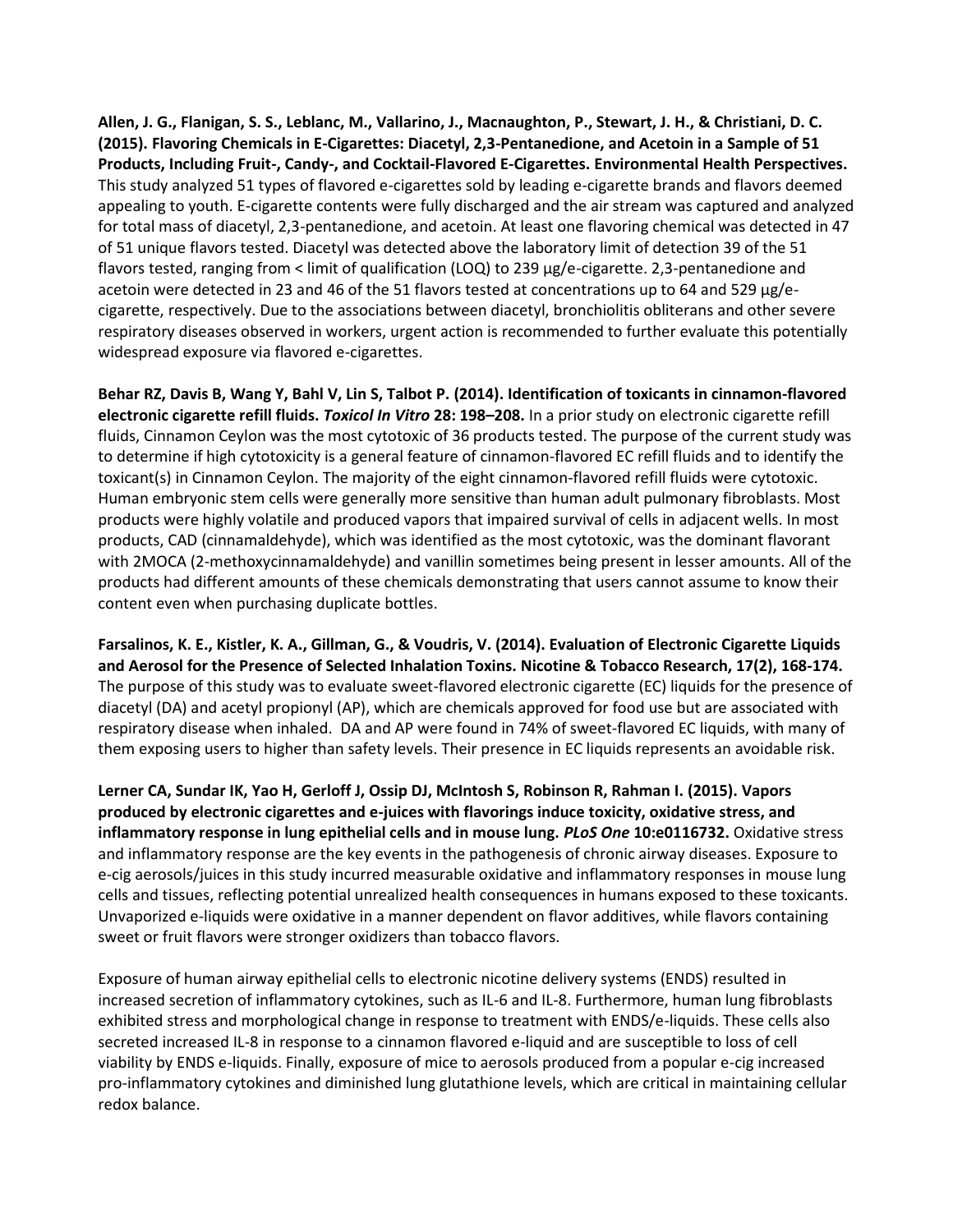**Tierney, P. A., Karpinski, C. D., Brown, J. E., Luo, W., & Pankow, J. F. (2015). Flavour chemicals in electronic cigarette fluids. Tobacco Control**. **TC Online First. 10.1136/tobaccocontrol-2014-052175.** Two brands of single-use e-cigarettes were selected and their fluids in multiple flavor types analyzed by gas chromatography/mass spectrometry. For the same flavor types and for selected confectionary flavors (e.g., bubble gum and cotton candy), convenience samples of e-cigarette fluids in refill bottles from local 'vape' shops and online retailers were also analyzed. A significant number of the flavor chemicals were aldehydes, a compound class recognized as 'primary irritants' of mucosal tissue of the respiratory tract. Many of the products contained the same flavor chemicals: vanillin and/or ethyl vanillin was found in 17 of the liquids as one of the top three flavor chemicals, and/or at ≥0.5 mg/mL. Based on recommended occupational exposure limits, the concentrations of some flavor chemicals in e-cigarette fluids are sufficiently high for inhalation exposure by vaping to be of toxicological concern.

#### **Rowell, T. R., Lee, S., and Tarran, R. (2015). Select E-Cigarette Flavors Alter Calcium Signaling Cell Viability And Proliferation in Lung Epithelia. American Thoracic Society International Conference Abstracts.** Available online at: [http://www.atsjournals.org/doi/abs/10.1164/ajrccm-](http://www.atsjournals.org/doi/abs/10.1164/ajrccm-conference.2015.191.1_MeetingAbstracts.A2896)

[conference.2015.191.1\\_MeetingAbstracts.A2896.](http://www.atsjournals.org/doi/abs/10.1164/ajrccm-conference.2015.191.1_MeetingAbstracts.A2896) Thirteen representative flavors of e-cigarette liquid were tested for their effects on airway epithelial calcium signaling, cell viability, and cell proliferation. Flavors such as Hot Cinnamon Candies, Banana Pudding (Southern Style), and Menthol Tobacco evoked a strong calcium response and cytotoxicity at higher doses during the 30 minute exposure. These same flavors also decreased cell proliferation and the ability of cells to respond to a pharmacological agent that releases internal calcium stores in a dose-dependent manner after the 24 hour exposure. Moreover, these effects were not reprised by nicotine or the e-liquid vehicle for chemical constituents (propylene glycol and vegetable glycerin).

**Sussan TE, Gajghate S, Thimmulappa RK, Ma J, Kim JH, Sudini K, Consolini N, Cormier SA, Lomnicki S, Hasan F, Pekosz A, Biswal S. (2015). Exposure to electronic cigarettes impairs pulmonary anti-bacterial and anti-viral defenses in a mouse model.** *PLoS One* **10: e0116861.** This study demonstrates that e-cigarette compounds elicit impaired pulmonary anti-microbial defenses in mice. Mice were exposed in an inhalation chamber to menthol-flavored e-cig vapor had serum cotinine (nicotine biomarker) concentrations comparable to human e-cigarette users. E-cigarette aerosol exposure for 2 weeks produced a significant increase in oxidative stress and moderate macrophage-mediated inflammation. Mice exposed to e-cigarette aerosol showed significantly impaired pulmonary bacterial clearance, compared to air-exposed mice, following an intranasal infection with Streptococcus pneumonia. This defective bacterial clearance was partially due to reduced phagocytosis by alveolar macrophages from e-cigarette exposed mice. In response to Influenza A virus infection, e-cigarette exposed mice displayed increased lung viral titers and enhanced virus-induced illness and mortality.

### **Vulnerable Populations**

*For ethical reasons, there is limited research on the human health effects of secondhand aerosol exposure among vulnerable populations. Research in mice, however, suggests that chemicals in e-cigarettes may exacerbate asthma and that there is potential for e-cigarette aerosols to affect development of neonates.*

**Lim HB, Kim SH. (2014). Inhalation of e-cigarette cartridge solution aggravates allergen-induced airway inflammation and hyper-responsiveness in mice.** *Toxicol Res* **30: 13–18.** This study suggests that the inhalation of e-cigarette solutions can function as an important trigger for allergy-induced asthma symptoms. Long-term e-cigarette inhalation elicited no remarkable changes in the activities of murine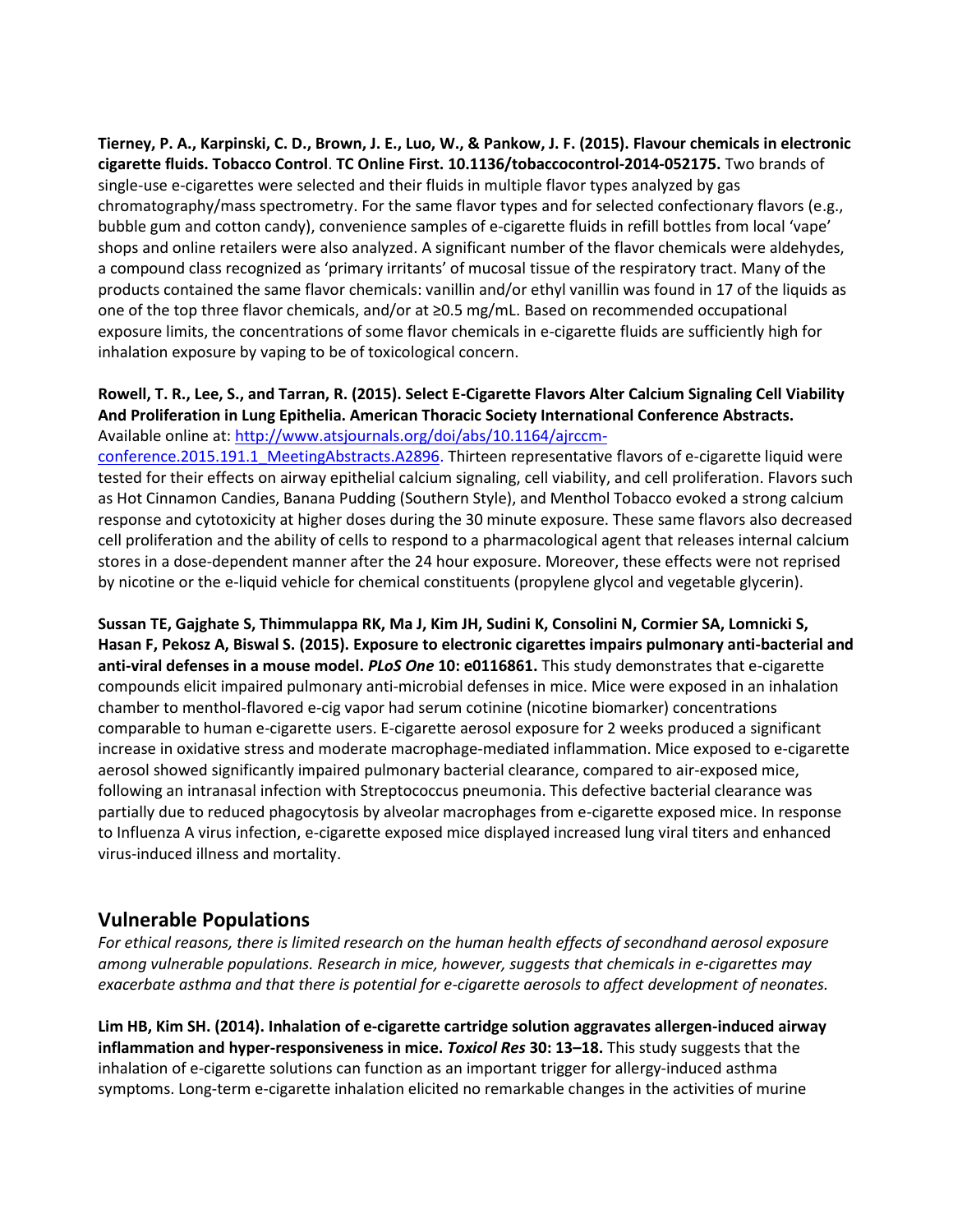(mouse) alanine aminotransferase, aspartate aminotransferase, lactate dehydrogenase enzymes in serum; however, increased infiltration of inflammatory cells including eosinophils, into airways from blood, aggravated the asthmatic airway inflammation and airway hyper-responsiveness, and stimulated the production of cytokines such as interleukin (IL-4, IL-5 and IL-13), and OVA-specific IgE production. These results indicate that the inhalation of cartridge nicotine solution in e-cigarettes is likely to exacerbate asthmatic symptoms by elevating infiltration of inflammatory cells including eosinophils into airways.

#### **McGrath-Morrow SA, et al. (2015). The effects of electronic cigarette emissions on systemic cotinine levels, weight and postnatal lung growth in neonatal mice.** *PLoS One* **10: e0118344.**

Neonatal mice were exposed to e-cigarettes for the first 10 days of life. Mice exposed to 1.8% nicotine/ propylene glycol had a 13.3% decrease in total body weight and elevated plasma cotinine levels compared to room air controls. After adjusting for sex and weight, the nicotine exposed mice were found to have modestly impaired lung growth by mean linear intercept compared to room air control mice. These studies indicate that exposure to e-cigarette emissions during the neonatal period can adversely impact weight gain. In addition, exposure to nicotine containing e-cigarettes can cause detectable levels of systemic cotinine, diminished alveolar cell proliferation and a modest impairment in postnatal lung growth.

**Wu Q, Jiang D, Minor M, Chu HW. (2014). Electronic cigarette liquid increases inflammation and virus infection in primary human airway epithelial cells.** *PLoS One* **9: e108342.** The purpose of this study was to determine if e-cigarette use alters functions such as inflammatory response, innate immune defense against respiratory viral (i.e., human rhinovirus, HRV) infection, and the expression of host defense molecules (e.g., short palate, lung, and nasal epithelium clone 1, SPLUNC1) in primary human airway epithelial cells from young healthy non-smokers. Nicotine-free e-liquid promoted inflammatory response and HRV infection. Addition of nicotine into e-liquid further amplified the effects of nicotine-free e-liquid. Moreover, host defense molecules deficiency in mice significantly increased lung HRV loads. E-liquid inhibited SPLUNC1 expression in primary human airway epithelial cells. This current study provides strong data suggesting the harmful health effects of e-cigarettes on the lung, with a particular focus on airway epithelial inflammation and the effects on innate immunity in young people.

# **Acute Health Effects: Propylene Glycol**

*Propylene glycol is generally considered a low toxicity compound and is widely used in many products. However, occupational exposures have led to acute ocular and upper respiratory irritation, cough, reduced lung function, and chronic work-related wheezing and chest tightness. Employees in venues where ecigarette use not prohibited, such as restaurants and bars, may experience involuntary, long-term, occupational exposure to propylene glycol and other components of e-cigarette emissions.*

**Wieslander G, Norback D, Lindgren T. (2001). Experimental exposure to propylene glycol mist in aviation emergency training: acute ocular and respiratory effects.** *Occup Environ Med* **58: 649–655.** Non-asthmatic volunteers (n=27) were exposed in an aircraft simulator to propylene glycol (PG) mist over 1 minute, during realistic training conditions. Short exposure to PG mist from artificial smoke generators was found to cause acute ocular and upper airway irritation in non-asthmatic subjects. A few also reacted with cough and slight airway obstruction.

**Varughese, S., Teschke, K., Brauer, M., Chow, Y., van Netten, C., & Kennedy, S. M. (2005). Effects of theatrical smokes and fogs on respiratory health in the entertainment industry. American Journal of Industrial Medicine, 47, 411–418.** Theatrical fogs (glycol or mineral oil aerosols) are widely used in the entertainment industry to create special effects and make lighting visible. One hundred one employees at 19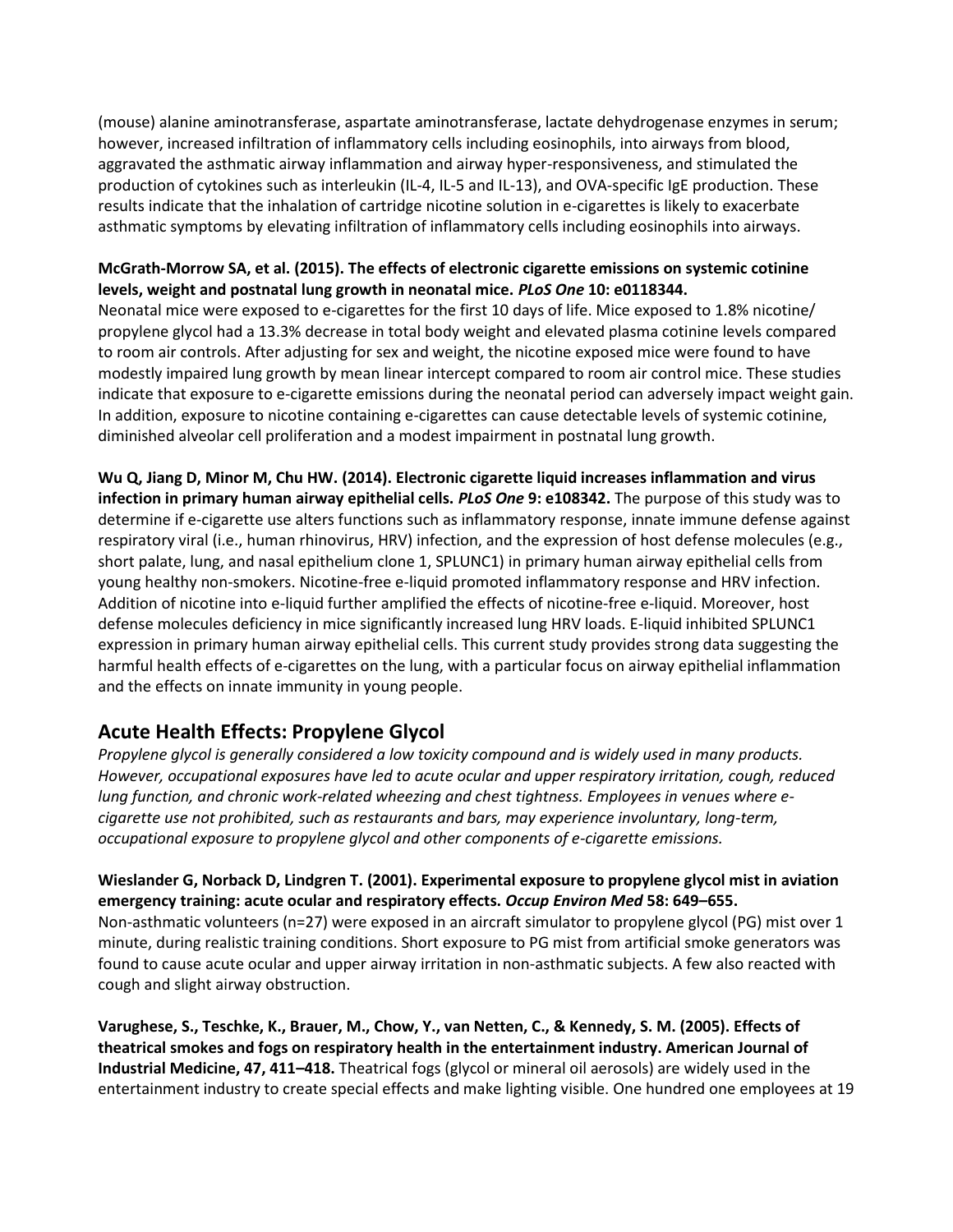sites were studied using measured personal fog exposures, across work shift lung function, and acute and chronic symptoms were assessed. Results were also compared to a previously studied external control population. Chronic work-related wheezing and chest tightness were significantly associated with increased cumulative exposure to fogs (mineral oil and glycols) over the previous 2 years. Acute cough and dry throat were associated with acute exposure to glycol-based fogs; increased acute upper airway symptoms were associated with increased fog aerosol overall. Lung function was significantly lower among those working closest to the fog source. Mineral oil- and glycol-based fogs are associated with acute and chronic adverse effects on respiratory health among employees. Reducing exposure, through controls, substitution, and elimination where possible, is likely to reduce these effects.

#### **Product Safety Assessment: DOWTM Propylene Glycol. The DOW Chemical Company. October 3, 2013.**  Available at:

[http://msdssearch.dow.com/PublishedLiteratureDOWCOM/dh\\_08ea/0901b803808eabba.pdf?filepath=prod](http://msdssearch.dow.com/PublishedLiteratureDOWCOM/dh_08ea/0901b803808eabba.pdf?filepath=productsafety/pdfs/noreg/233-00248&fromPage=GetDoc) [uctsafety/pdfs/noreg/233-00248&fromPage=GetDoc.](http://msdssearch.dow.com/PublishedLiteratureDOWCOM/dh_08ea/0901b803808eabba.pdf?filepath=productsafety/pdfs/noreg/233-00248&fromPage=GetDoc) Eye contact with propylene glycol may cause slight, temporary irritation. Contact with heated vapor or mist during manufacturing may cause eye irritation. Mist may cause irritation of upper respiratory tract (nose and throat). In rare cases, repeated excessive exposure to propylene glycol may cause central nervous system effects.

## **Acute Health Effects: General**

*Limited research on adverse short-term effects include increased airways resistance and respiratory irritation and cough, particularly among individuals with asthma.*

**Vardavas CI, Anagnostopoulos N, Kougias M, Evangelopoulou V, Connolly GN, Behrakis PK. (2012). Shortterm pulmonary effects of using an electronic cigarette: impact on respiratory flow resistance, impedance, and exhaled nitric oxide.** *Chest* **141: 1400–1406.** This study found that using an e-cigarette for 5 min has an impact on pulmonary function tests and fraction of exhaled nitric oxide (FENO) of healthy adult smokers. The study indicated a statistically significant decrease in FENO and an increase in impedance, respiratory resistance, and overall peripheral airway resistance, after using an e-cigarette. E-cigarettes assessed in the context of this study were found to have immediate adverse physiologic effects after short-term use that are similar to some of the effects seen with tobacco smoking; however, the long-term health effects of ecigarette use are unknown but potentially adverse and worthy of further investigation.

**McConnell R, et al. (2015). Electronic-Cigarette Use and Respiratory Symptoms in Adolescents. Society for Research on Nicotine and Tobacco 2015, PA6-4 (Presentation).** Among 2,100 11–12th graders, 502 students reported ever use of e-cigarettes, among whom 212 reported no history of combustible tobacco use . 196 students reported current use of e-cigarettes, among whom 78 reported no history of combustible tobacco use. Ever users had 2-fold increased risk for bronchitis symptoms (i.e., chronic cough). The more often current users used e-cigarettes, the greater their risk for bronchitis symptoms. Even for e-cigarette users who never smoked, there was 1.6 increased risk for bronchitis symptoms.

**Centers for Disease Control and Prevention. National Institute for Occupational Safety and Health. (2015). Comments of the National Institute for Occupational Safety and Health to the Food and Drug Administration (FDA) in response to Establishment of a Public Docket; Electronic Cigarettes and the Public Health Workshop Docket No. FDA—2014—N—1936 Cincinnati, Ohio**. Available at: http://www.cdc.gov/niosh/topics/flavorings/pdfs/comment\_from\_the\_national\_institue\_for\_occupational safety and health niosh.pdf